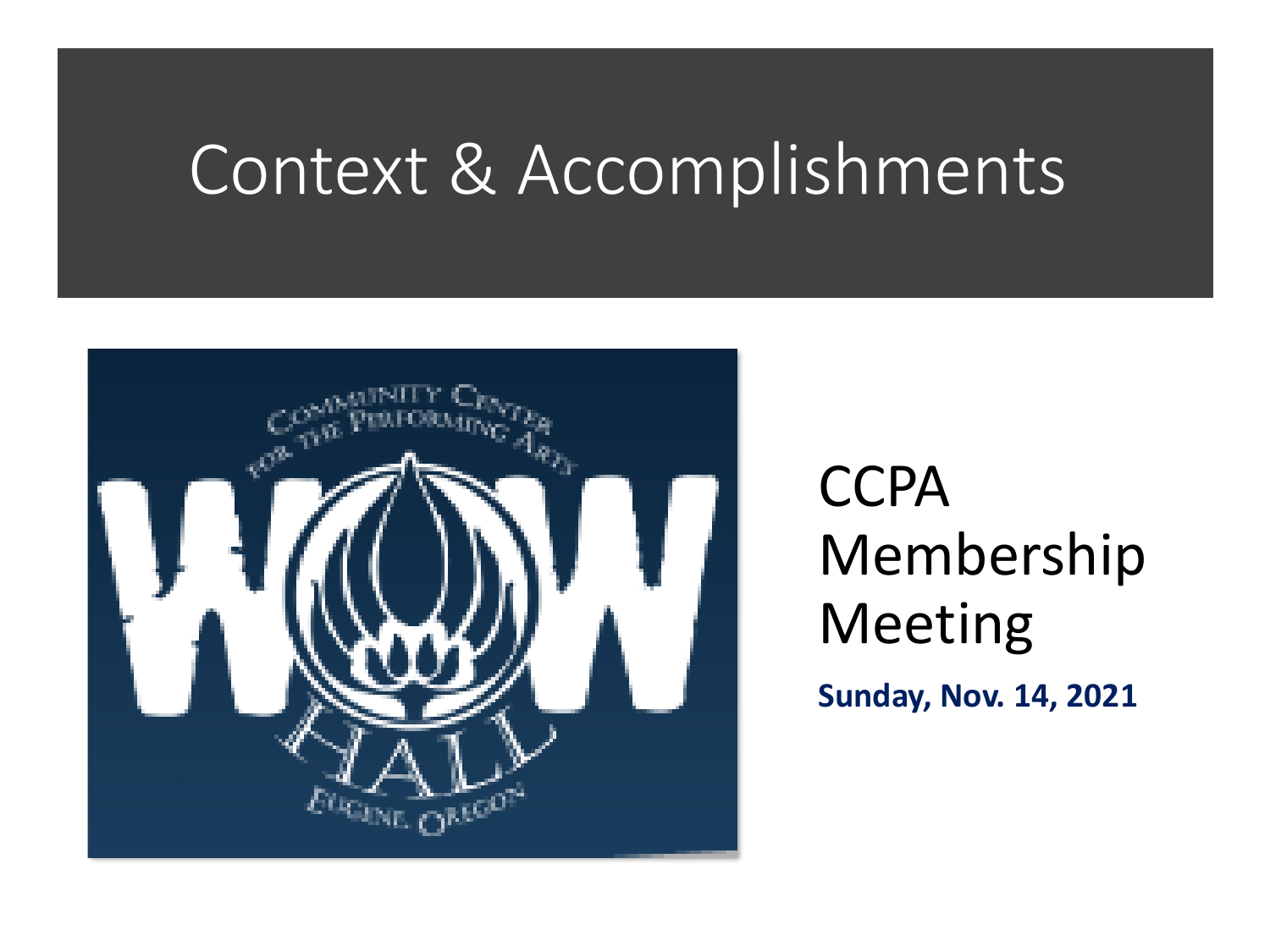

# A Time of Transition

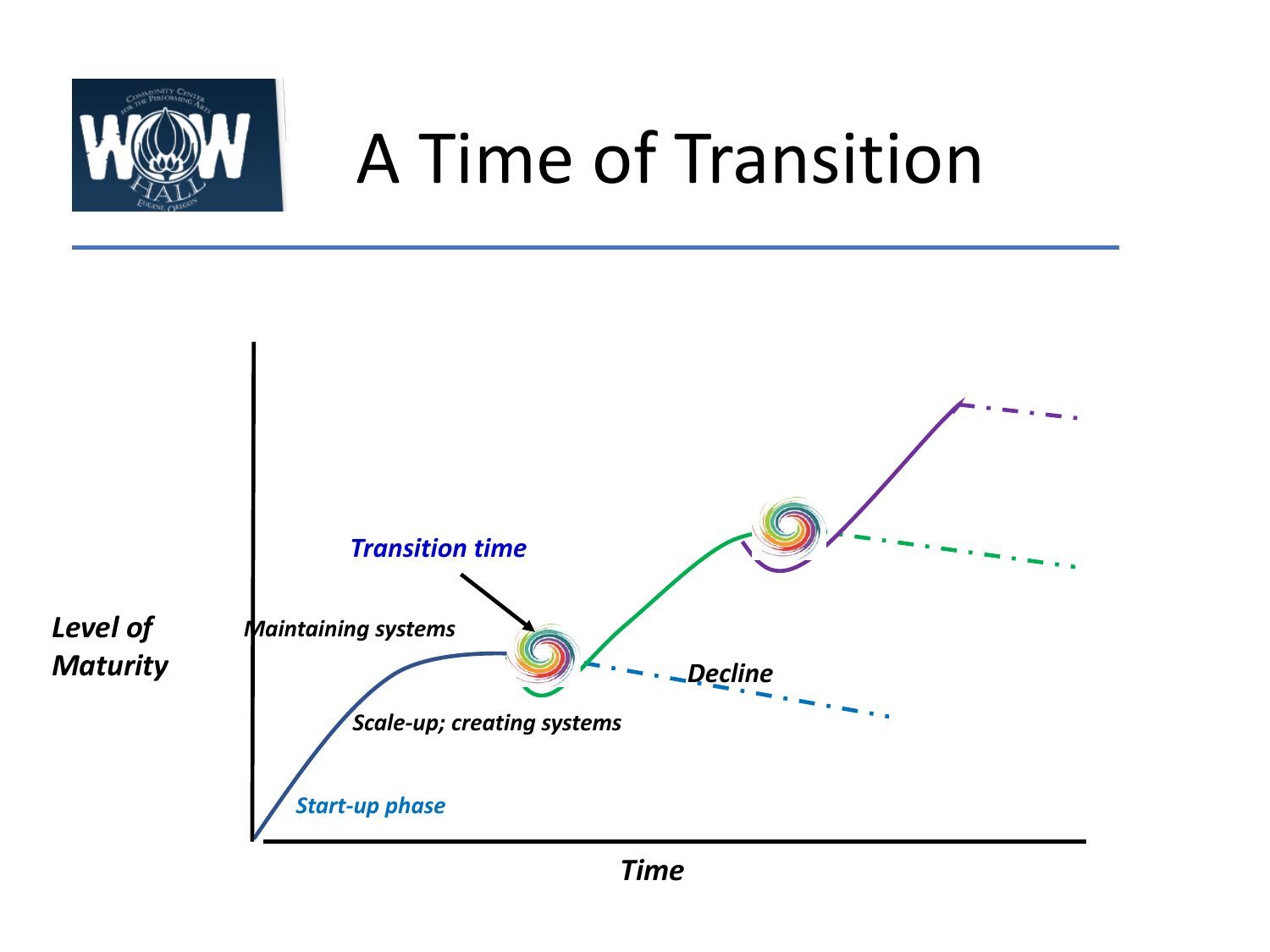

# A Time of Opportunity and Accelerating Change

CCPA Jumpstarting the Next Chapter

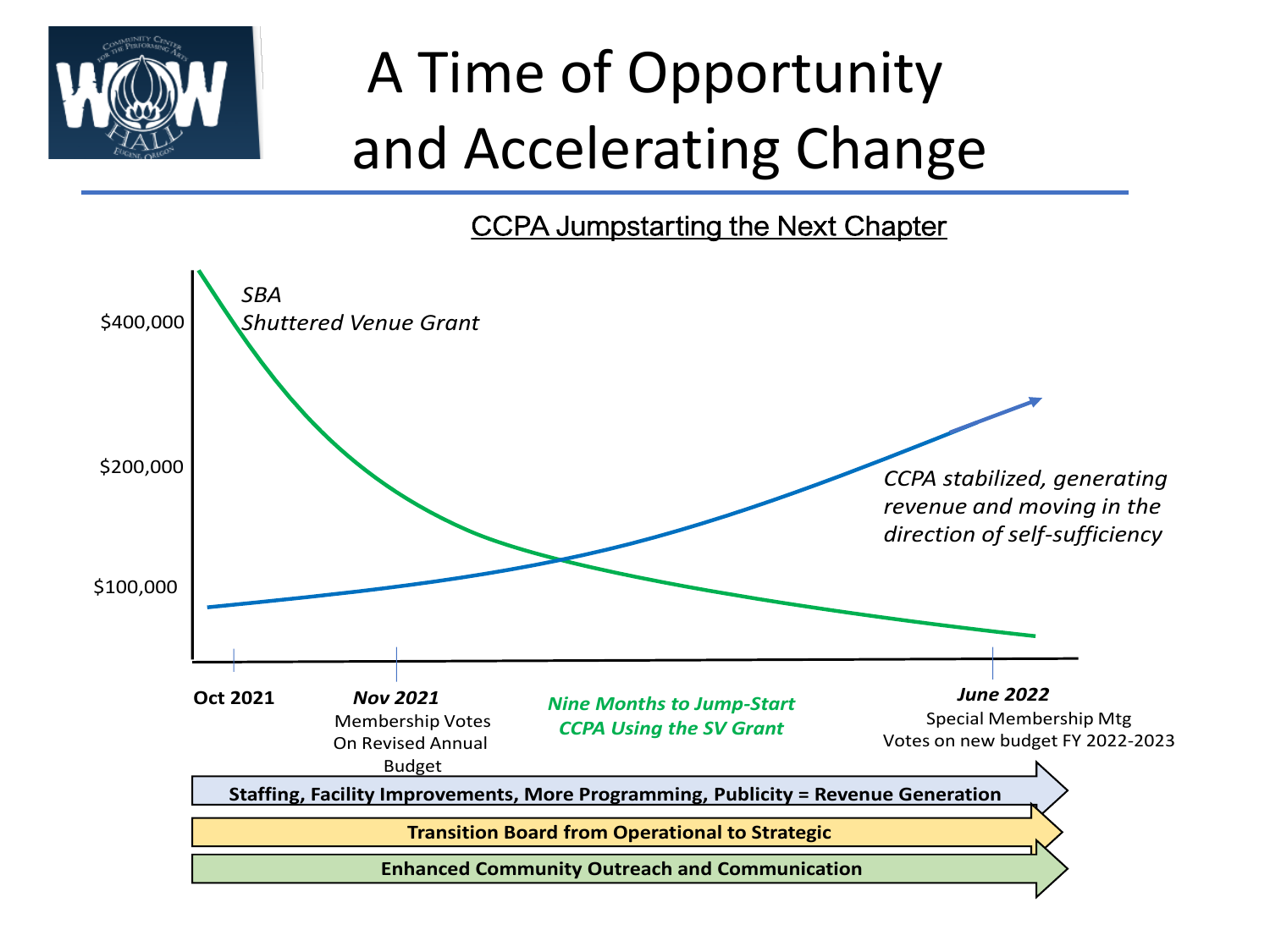

## Interim Executive Director Nine Month Plan

### **Organizational Assessment & Immediate Needs**

•Qualitative Interviews: Appreciative Conversations

•Document Review/History (Bylaws, policies, procedures)

•Analyze Organizational Staffing

•Financial Statement Reviews

•Revised budget

•Hire new staff

•Infrastructure upgrades (IT,

Production Equipment, Downstairs)

•Ongoing Staff Meetings

•New Board workshop

•Ongoing communication with the boar chair and board members

•Community outreach to partners and donors

•Submit grant applications

### **Oct- Dec. 2021 Jan- March 2022 Apr-Jun 2022 Implement Processes** •Hire new staff •Continue regular staff meetings and promote internal communications

•Ensure processes and systems are being implemented, provide documentation and training

•Revenue generating strategies

•Track all finances to ensure verification of revenue and compliance with grant requirements

•Continue to maintain ongoing communication with board chair and board members

•Continue to implement infrastructure upgrades including social media

•Continue community outreach to donors, partners, and sponsors

- •Assess sustainability modeling
- •Prepare grant applications

### **Refine Processes**

•Continue to monitor progress and make adjustments

•Interim performance reviews based on agreed-upon success measures and job descriptions

•Update Bylaws with new board

•Report preparation for grant close-out

•Ongoing communication with board

•Chair and board members

•Continued outreach to partners,

donors, and sponsors

Prepare Transition Plan

*New Executive Director hired!*

Search for permanent ED

**Transition from a Operational Board to a Generative (strategic) Board with hired staff to operationalize board policy**